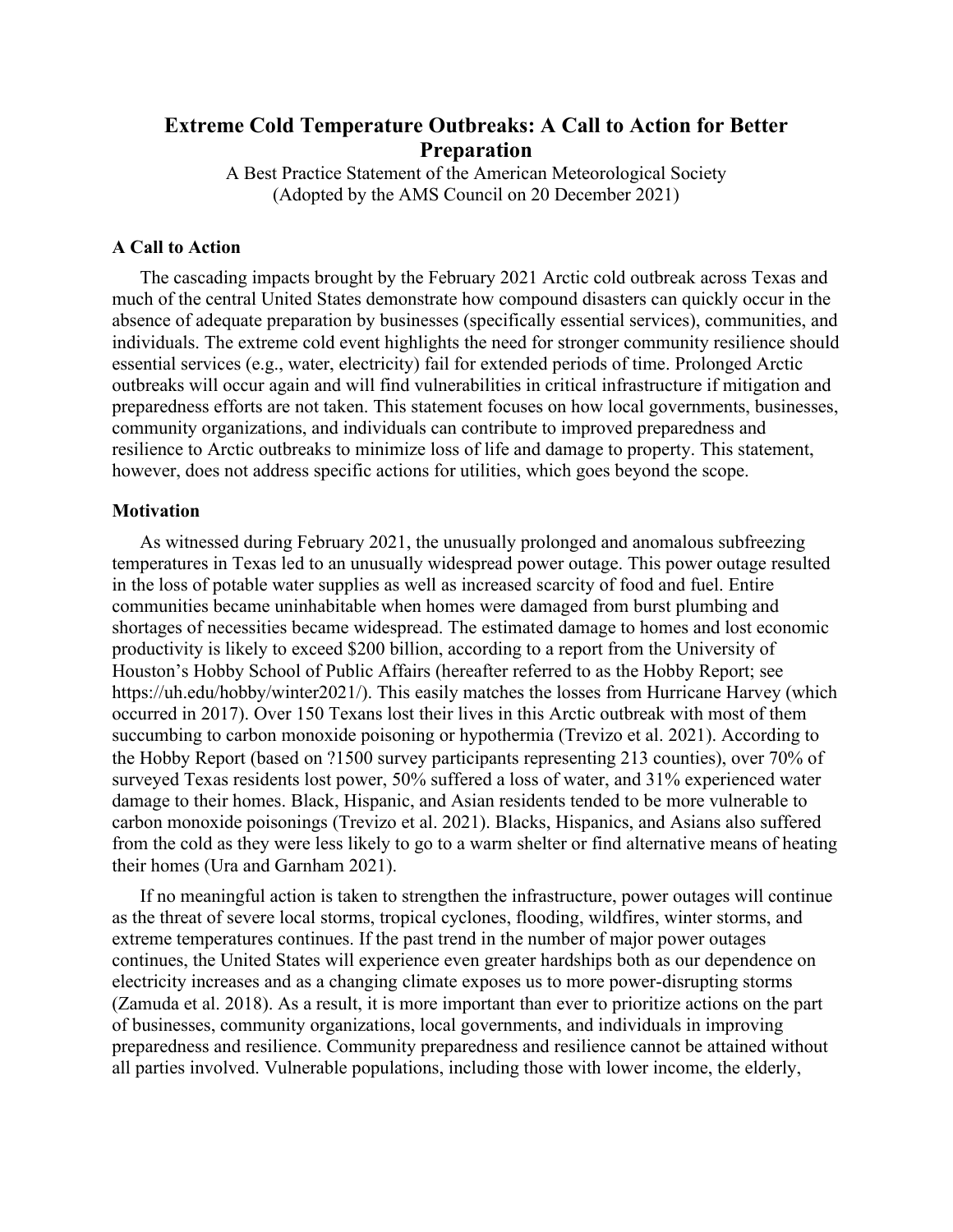children, those with preexisting health conditions, and those with disabilities, must be protected if a community is to become resilient.

The Arctic outbreak of 2021 motivates AMS to promote best practices that individuals, businesses, and community/government leaders can take to identify vulnerabilities, strengthen preparedness, and minimize loss of life and property should essential services fail in future Arctic outbreaks.

#### **Access to and Response to Forecasts**

Residents were accessing information from a variety of sources before and during the Arctic outbreak. The most widely used source, nearly 50% of residents, was local TV, according to the Hobby Report. However, they also received information from local radio and online news sites. One quarter of residents also received alerts from local government websites and city-based text alerts. Neighbors and friends were reaching about 27% of residents. Social media and newspapers appeared to be somewhat less influential but still an important contributor to the information portfolio of residents.

What the residents did to prepare and respond to the Arctic outbreak was a mix of appropriate and worrisome actions. Most residents appropriately purchased extra food and either purchased extra water bottles or stored tap water. Almost half of all residents insulated pipes, and just over a quarter purchased extra batteries. However, a significant number of residents took actions that increased their risk of property damage and injury. Of those who lost power and stayed home, a concerning number used heaters not intended for indoor use: 8% brought in a grill or smoker, 5% used outdoor propane heaters, and 26% used their ovens or cooktops.

Local governments were aware of the vulnerabilities of their residents, and the accurate forecasts by the Weather Enterprise (see https://www.weather.gov/about/weather-enterprise) days in advance prompted many communities to mitigate the risks, especially for those with increased vulnerabilities. They included opening more warming centers than typical to account for social distancing requirements) and to increase the number of available beds (e.g., in Fort Worth). Local governments used citizen academy ambassadors such as in Bellaire, Texas, to help check up on vulnerable residents. City and county emergency managers were also actively engaged with National Weather Service briefings.

As the extremely cold air arrived, local governments used social media, automated notification systems and other channels to notify residents of emergency situations. As an example, Fort Worth used their emergency notification system to disseminate a boil water advisory. Vulnerable residents were also proactively checked upon by local governments if they used the State of Texas Emergency Assistant Registry (STEAR), both before and during the Arctic outbreak. When the water supply was threatened, local governments distributed water bottles, such as in Houston, and notified residents to stop the protective action of dripping their faucets as Norman, Oklahoma, officials did when the municipal water pressure dropped to concerning levels.

After-action reviews by local governments and media reports revealed a combination of successful actions and challenges to overcome. The Bellaire after-action review found that deficiencies in integrated databases slowed down incident responses (City of Bellaire 2021). The city of Fort Worth realized that cold reservoirs facilitated water main ruptures; up to 650 ruptures occurred in the city. In San Antonio, Bellaire, and possibly others, insufficient training hindered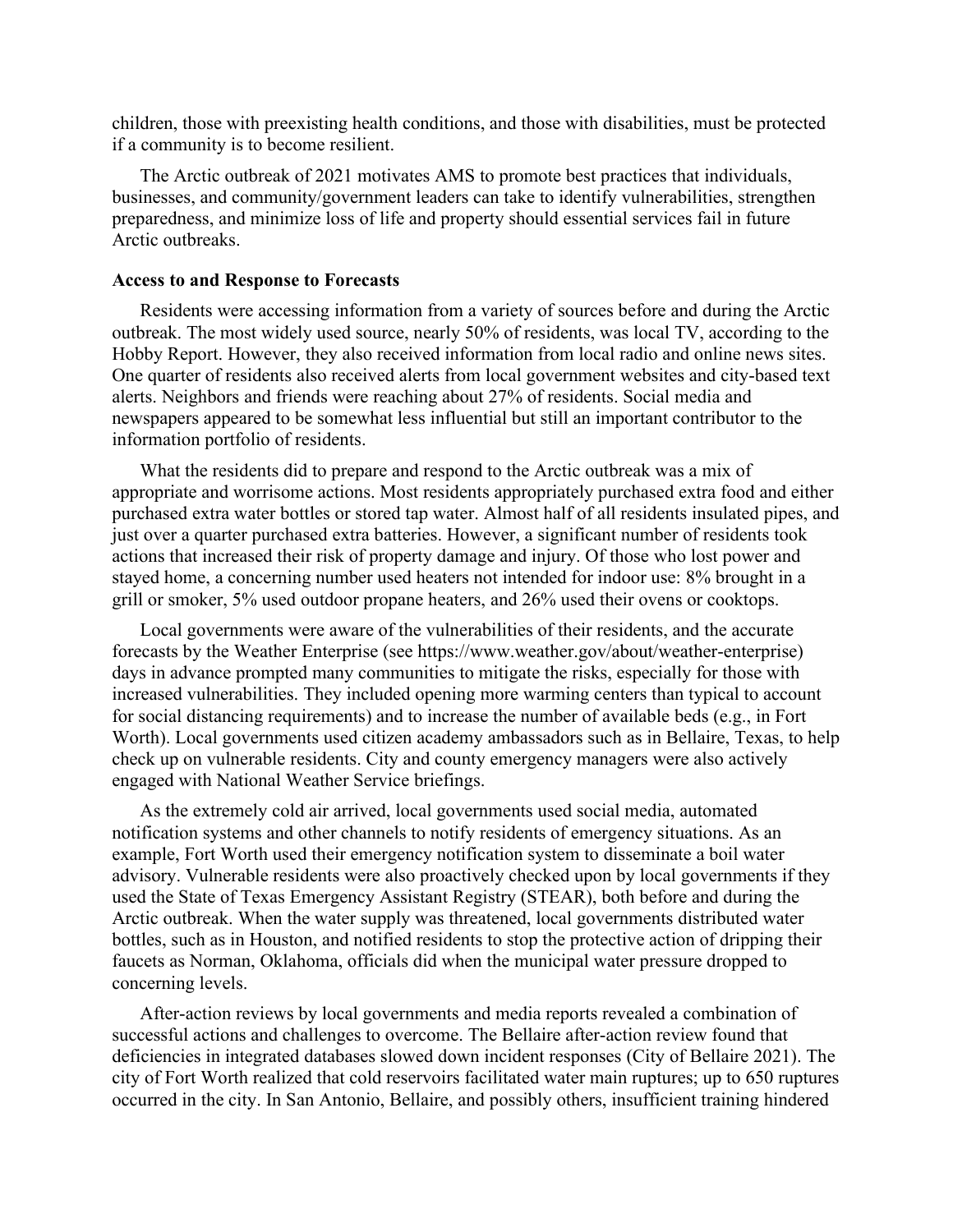city council members and staff. None of the initial reviews revealed plans to anticipate and respond to potential utility failures based on the forecast.

#### **Audience**

The first set of best practices below are recommended by AMS for use by local governments, community organizations, and businesses. The second set of best practices are recommended for individuals.

## *Best practice actions by local governments, community organizations, and businesses*

The February 2021 disaster brought on by the Arctic outbreak speaks clearly to the need to anticipate and mitigate the impacts brought on by the weather hazards as well as the loss of essential services in seasonal preparation. The temperature forecasts were accurate, but there was an information gap in converting weather predictions to societal impacts. The best practices identified here represent actions that were successful and are recommended for future winter seasons. To better prepare, local governments, community organizations, and businesses should do the following:

- **Engage with experts**. Engage with the Weather Enterprise in routine exercises and education to train their staff (including elected officials for local governments) and volunteers. Develop and implement plans from several days in advance of, to the arrival of the cold air, regularly adapting their plans to the latest forecast information from the Weather Enterprise. Work with the meteorological, climatological, hydrological, social science, and emergency management personal, including both practitioners and researchers, to improve identification of hazard vulnerabilities and create plans for mitigation and response.
- **Anticipate potential impacts to critical infrastructure**. Adjust operations based on weather forecasts from the Weather Enterprise. They should utilize the products from a growing impacts-based forecasting sector to anticipate impacts and distribute a more efficient response. Already, forecasts are available from services provided by the Weather Enterprise that take the predicted weather and hydrologic parameters and convert them to potential impacts to utilities.
- **Work to improve outreach**. Proactively reach out to residents/customers on ways to mitigate damage to their homes, such as frozen plumbing, and reduce the risk of fires from heaters.
- **Encourage/incentivize preparedness activities**. Efforts should recognize and respond to needs of individuals with higher vulnerability (e.g., people with lower income, people of color, and those with poor English comprehension).
- **Emphasize dangerous actions**. Find ways to inform individuals on how to reduce the use of dangerous methods to heat homes through education and incentive programs for those with limited finances.
- **Strive to provide NOAA weather radios and/or other alerting capabilities**. Encourage use and/or incentivize the purchase of NOAA Weather Radios, other alerting options such as apps and phone alerts, and carbon monoxide/smoke detectors to residents that may not have the means to acquire and/or install them.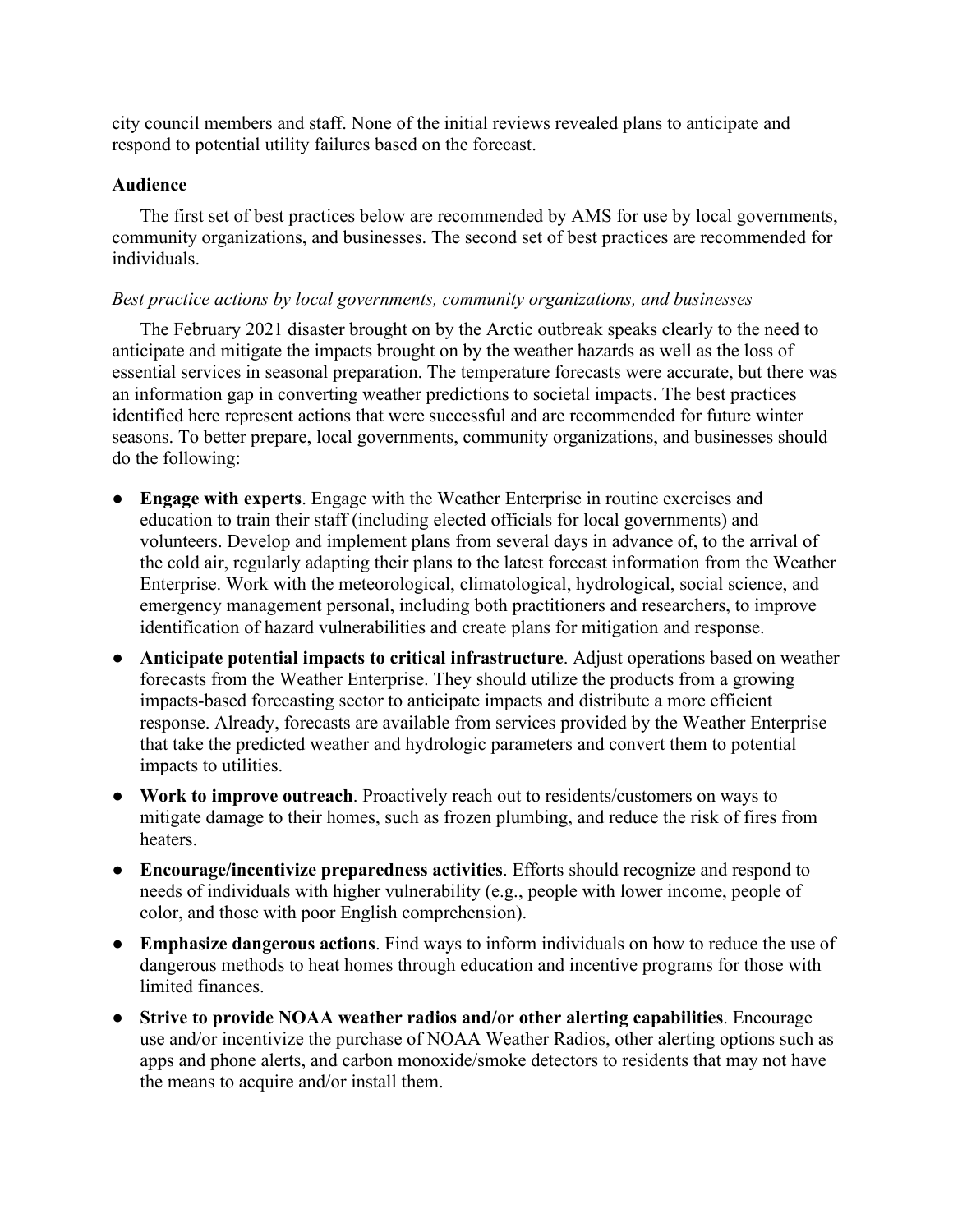- **Promote civic participation in disaster planning**. Emphasize participation by disadvantaged neighborhoods in programs that are similar to STEAR and develop neighborhood watch groups to check on vulnerable groups (e.g., isolated, access and functional needs).
- **Establish methods for communicating weather risks internally and externally**. Encourage use of multiple sources such as traditional and social media, websites, utility bills, etc.
- **Consider best practices from peers on improving resilience**. An example organization is the Resilient Cities Network [\(https://resilientcitiesnetwork.org/\)](https://resilientcitiesnetwork.org/).
- **Include an after-action review and planning for the next season**. Participants in the reviews would include feedback from nongovernmental organizations (NGOs), neighborhood leaders, and business partners.

## *Best practice actions by individuals*

Whereas local governments must focus on community mindedness, residents play their part in making sure they are as resilient as possible with mindfulness toward supporting the community. The steps toward greater resilience in extreme cold include the following:

- **Build an emergency kit**. The kit should be made portable enough to take in case of evacuation. Kits should include items needed for basic survival, communication, cash, pet care, and entertainment. The sites Ready.gov [\(https://www.ready.gov/kit\)](https://www.ready.gov/kit), CDC.gov [\(https://www.cdc.gov/disasters/winter/guide.html\)](https://www.cdc.gov/disasters/winter/guide.html), and the American Red Cross [\(https://www.redcross.org/get-help/how-to-prepare-for-emergencies/survival-kit](https://www.redcross.org/get-help/how-to-prepare-for-emergencies/survival-kit-supplies.html)[supplies.html\)](https://www.redcross.org/get-help/how-to-prepare-for-emergencies/survival-kit-supplies.html) provide an excellent list of items to include in a kit. Make sure to include cold weather protection in the kit such as emergency blankets, and keep perishable items fresh, like batteries.
- **Rely on multiple sources of weather and emergency communication**. Extreme heat and Arctic outbreaks are some of the most predictable hazards where the National Weather Service and commercial weather providers can give multiple days of lead time. Hazard information can greatly mitigate damage to property and life when used properly. The NWS explains their products and suggested actions to take in their Cold Weather Safety site [\(https://www.weather.gov/safety/cold\)](https://www.weather.gov/safety/cold). Residents should plan to receive more than one form of communication to ensure they can take timely action when the potential for communications breakdowns are at their greatest. Examples include NOAA Weather Radio, wireless emergency alerts, and commercial alerts via phone calls, text messages, or apps. Some communities provide automatic notification services to send urgent information which individuals can sign up for by checking with local emergency management or government pages. Last, many communities have check-in programs, like STEAR, to check on the more vulnerable residents.
- **Install and regularly check smoke and carbon monoxide detectors**. There are several websites with information on how to detect and avoid carbon monoxide buildup. The National Fire Protection Association [\(https://www.nfpa.org/Public-Education/Fire](https://www.nfpa.org/Public-Education/Fire-causes-and-risks/Top-fire-causes/Heating)[causes-and-risks/Top-fire-causes/Heating\)](https://www.nfpa.org/Public-Education/Fire-causes-and-risks/Top-fire-causes/Heating) has an excellent site for tips on avoiding fires. FEMA provides tips